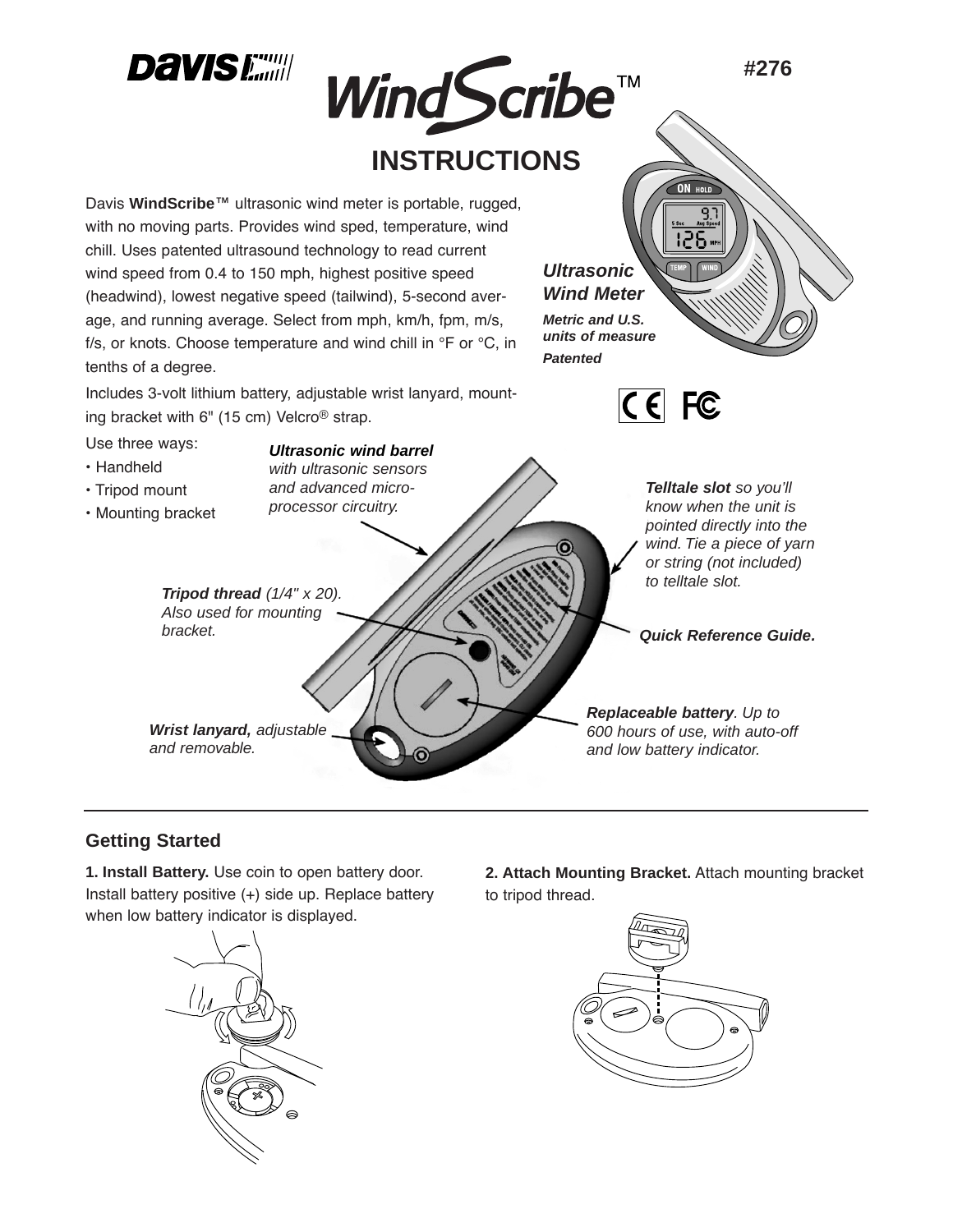Secure to handlebar or strut using Velcro® strap. Fits bars  $3/4"$  to  $11/2"$  in diameter (19 to 38 mm).



**3. Attach Wrist Lanyard.** Feed one end of lanyard through mounting hole to form a small loop. Feed opposite end through loop and pull tight. Slide bead to adjust fit.



**Tripod Mounting.** Attach tripod to tripod thread (1/4" x 20).

**Telltale.** Tie a piece of yarn or string (not included) to telltale slot on front of unit to help determine wind direction.

#### **Operation**

**Power On.** Block both ends of wind barrel to ensure correct zero speed setting, then press ON. CAL indicates unit is calibrating.



**Measure Wind Speed.** Point front of wind barrel into wind to measure positive (+) wind sped or headwind. Point rear of wind barrel into wind to measure negative (–) wind speed or tailwind.

**Power Off / Clear Readings / Escape.** When you press and hold ON, the display cycles through three modes: OFF, CLr (clear), and ESC.

- To power off, release when OFF is displayed. Also turns off after 5 minutes of no button activity and zero wind speed.
- To clear max, min, and avg readings, release when CLr is displayed.
- To return to operation without clearing readings, release when ESC is displayed.

**Hold Current Reading.** Press HOLD to capture current reading in upper display. LCD indicates hold in progress. Press again to release.

**Turn Light ON.** Press TEMP and WIND at the same time. Light turns off after 10 seconds.

#### **Functions**

**Change Temperature Display Mode.** Press TEMP to cycle through: temp, max temp, min temp, wind chill, and min wind chill.

**Change Temperature Units of Measure.** Press and hold TEMP until you see desired unit.

**Change Wind Display Mode.** Press WIND to cycle through wind speed modes; speed, 5 sec avg speed, running avg speed, max speed, and min speed.

**Change Wind Speed Units of Measure.** Press and hold WIND until you see desired unit: mph, knots, f/s, fpm (x10), m/s, or km/h.